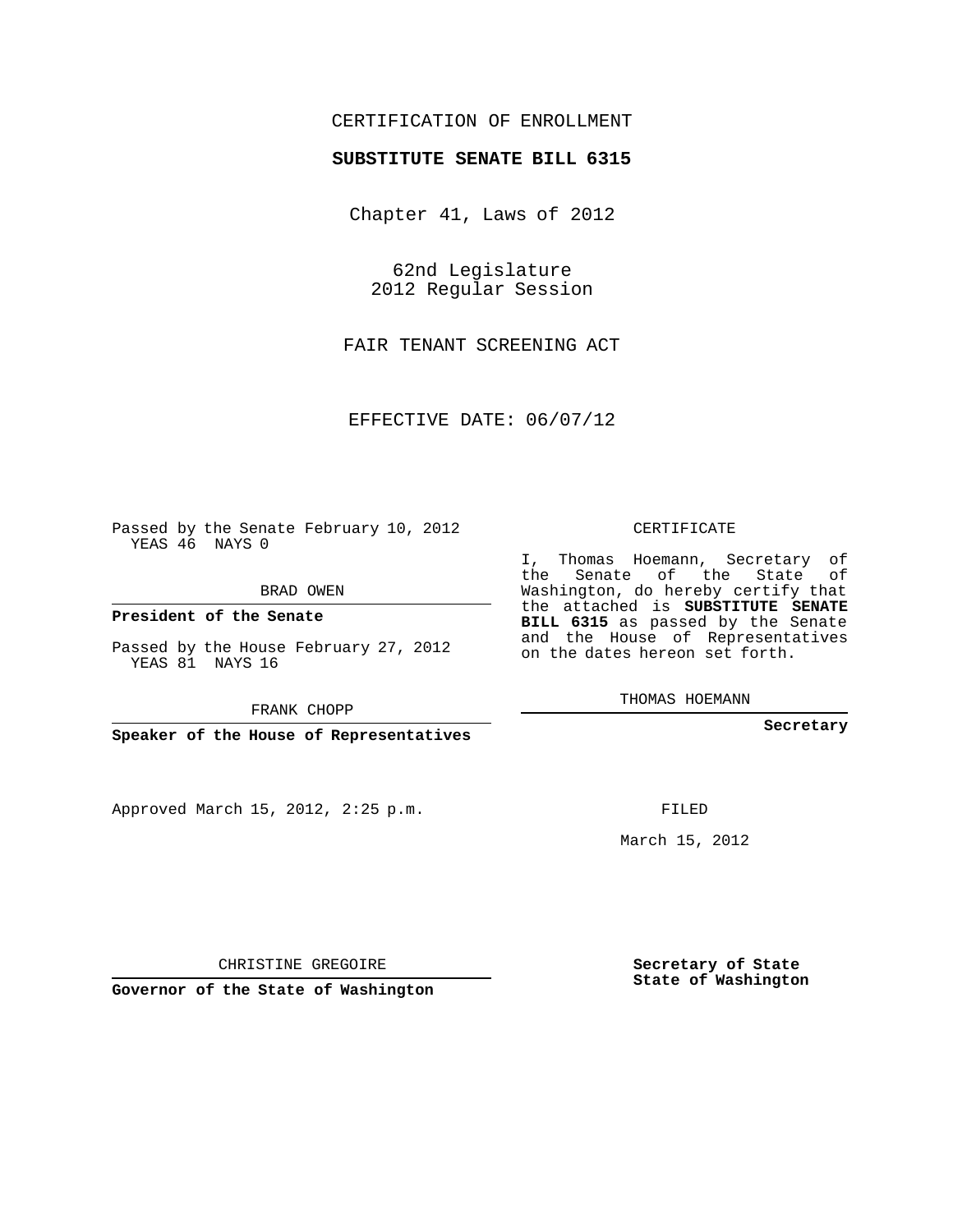## **SUBSTITUTE SENATE BILL 6315** \_\_\_\_\_\_\_\_\_\_\_\_\_\_\_\_\_\_\_\_\_\_\_\_\_\_\_\_\_\_\_\_\_\_\_\_\_\_\_\_\_\_\_\_\_

\_\_\_\_\_\_\_\_\_\_\_\_\_\_\_\_\_\_\_\_\_\_\_\_\_\_\_\_\_\_\_\_\_\_\_\_\_\_\_\_\_\_\_\_\_

Passed Legislature - 2012 Regular Session

## **State of Washington 62nd Legislature 2012 Regular Session**

**By** Senate Financial Institutions, Housing & Insurance (originally sponsored by Senators Frockt, Kohl-Welles, Kline, Chase, Keiser, Regala, and Nelson)

READ FIRST TIME 02/02/12.

 AN ACT Relating to the fair tenant screening act; amending RCW 59.18.030, 59.18.257, and 19.182.110; and creating a new section.

BE IT ENACTED BY THE LEGISLATURE OF THE STATE OF WASHINGTON:

 NEW SECTION. **Sec. 1.** The legislature finds that residential landlords frequently use tenant screening reports in evaluating and selecting tenants for their rental properties. These tenant screening reports purchased from tenant screening companies may contain misleading, incomplete, or inaccurate information, such as information relating to eviction or other court records. It is challenging for tenants to dispute errors until after they apply for housing and are turned down, at which point lodging disputes are seldom worthwhile. The costs of tenant screening reports are paid by applicants. Therefore, applicants who apply for housing with multiple housing providers pay repeated screening fees for successive reports containing essentially the same information.

 **Sec. 2.** RCW 59.18.030 and 2011 c 132 s 1 are each amended to read as follows:

As used in this chapter: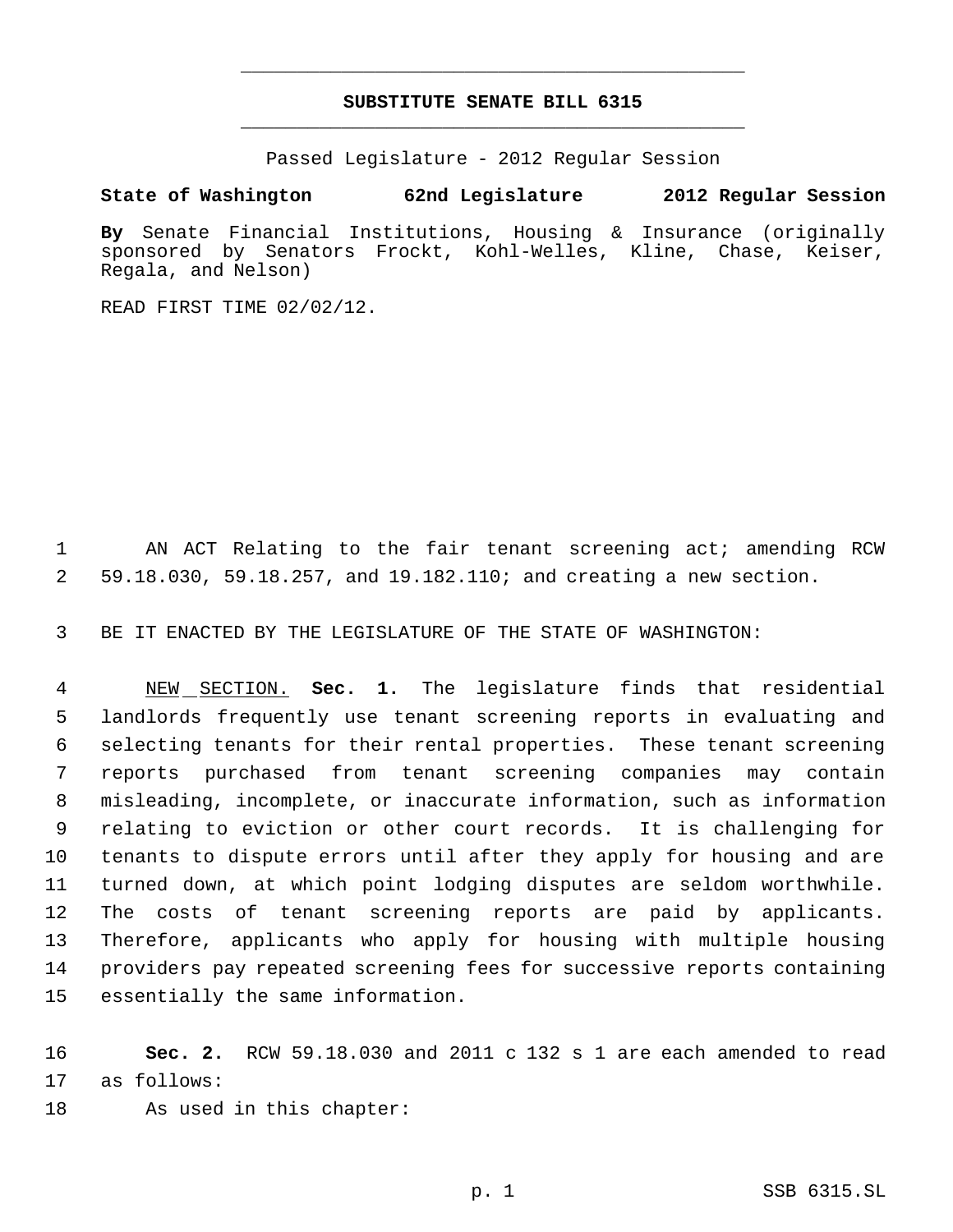(1) "Certificate of inspection" means an unsworn statement, declaration, verification, or certificate made in accordance with the requirements of RCW 9A.72.085 by a qualified inspector that states that the landlord has not failed to fulfill any substantial obligation imposed under RCW 59.18.060 that endangers or impairs the health or safety of a tenant, including (a) structural members that are of insufficient size or strength to carry imposed loads with safety, (b) exposure of the occupants to the weather, (c) plumbing and sanitation defects that directly expose the occupants to the risk of illness or injury, (d) not providing facilities adequate to supply heat and water and hot water as reasonably required by the tenant, (e) providing heating or ventilation systems that are not functional or are hazardous, (f) defective, hazardous, or missing electrical wiring or electrical service, (g) defective or hazardous exits that increase the risk of injury to occupants, and (h) conditions that increase the risk of fire.

(2) "Distressed home" has the same meaning as in RCW 61.34.020.

 (3) "Distressed home conveyance" has the same meaning as in RCW 61.34.020.

 (4) "Distressed home purchaser" has the same meaning as in RCW 61.34.020.

 (5) "Dwelling unit" is a structure or that part of a structure which is used as a home, residence, or sleeping place by one person or by two or more persons maintaining a common household, including but not limited to single-family residences and units of multiplexes, apartment buildings, and mobile homes.

 (6) "Gang" means a group that: (a) Consists of three or more persons; (b) has identifiable leadership or an identifiable name, sign, or symbol; and (c) on an ongoing basis, regularly conspires and acts in concert mainly for criminal purposes.

 (7) "Gang-related activity" means any activity that occurs within the gang or advances a gang purpose.

(8) "In danger of foreclosure" means any of the following:

 (a) The homeowner has defaulted on the mortgage and, under the terms of the mortgage, the mortgagee has the right to accelerate full payment of the mortgage and repossess, sell, or cause to be sold the property;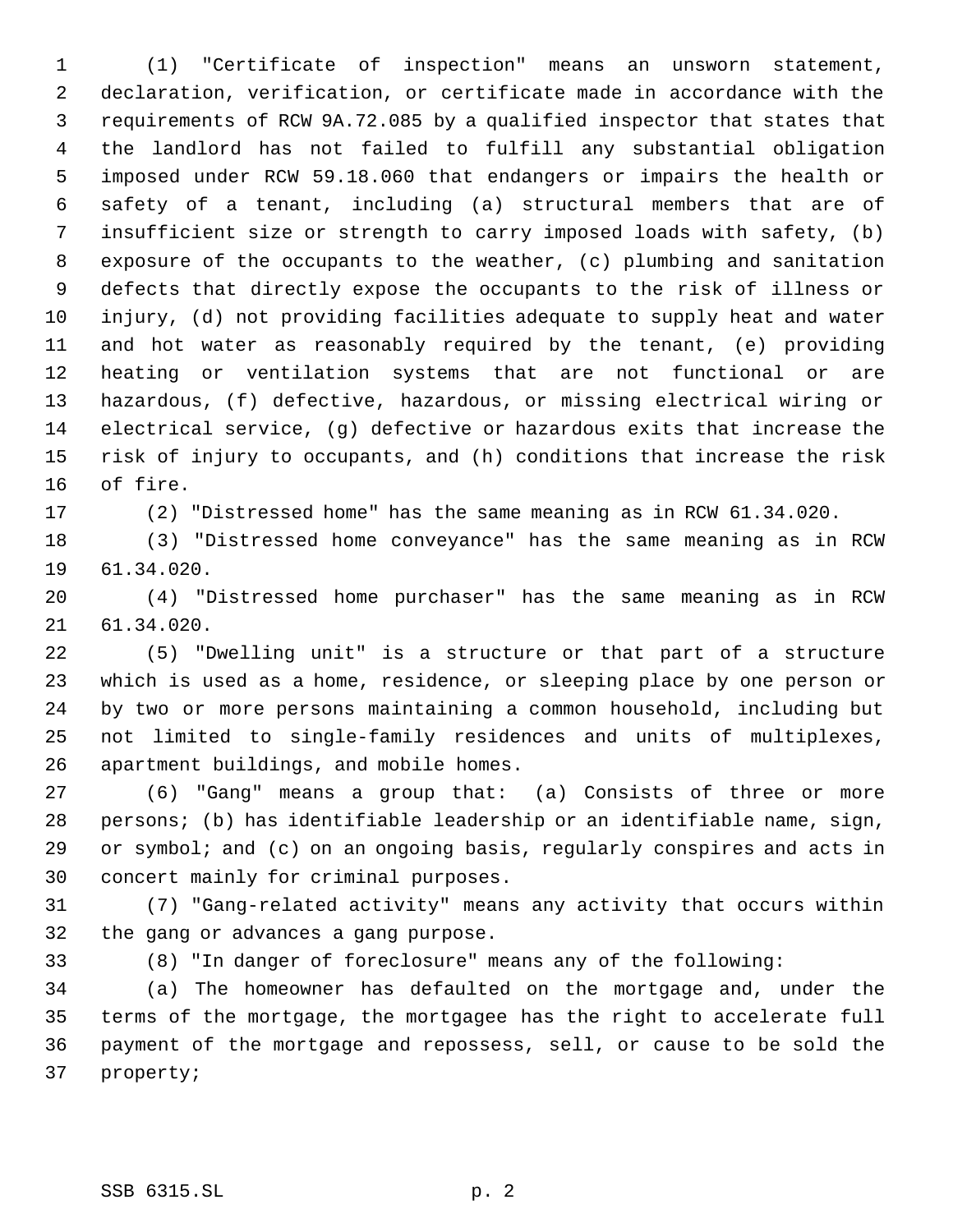(b) The homeowner is at least thirty days delinquent on any loan that is secured by the property; or

 (c) The homeowner has a good faith belief that he or she is likely to default on the mortgage within the upcoming four months due to a lack of funds, and the homeowner has reported this belief to:

(i) The mortgagee;

 (ii) A person licensed or required to be licensed under chapter 19.134 RCW;

 (iii) A person licensed or required to be licensed under chapter 19.146 RCW;

 (iv) A person licensed or required to be licensed under chapter 18.85 RCW;

(v) An attorney-at-law;

 (vi) A mortgage counselor or other credit counselor licensed or certified by any federal, state, or local agency; or

(vii) Any other party to a distressed property conveyance.

 (9) "Landlord" means the owner, lessor, or sublessor of the dwelling unit or the property of which it is a part, and in addition means any person designated as representative of the owner, lessor, or sublessor including, but not limited to, an agent, a resident manager, or a designated property manager.

 (10) "Mortgage" is used in the general sense and includes all instruments, including deeds of trust, that are used to secure an obligation by an interest in real property.

 (11) "Owner" means one or more persons, jointly or severally, in whom is vested:

(a) All or any part of the legal title to property; or

 (b) All or part of the beneficial ownership, and a right to present use and enjoyment of the property.

 (12) "Person" means an individual, group of individuals, corporation, government, or governmental agency, business trust, estate, trust, partnership, or association, two or more persons having a joint or common interest, or any other legal or commercial entity.

 (13) "Premises" means a dwelling unit, appurtenances thereto, grounds, and facilities held out for the use of tenants generally and any other area or facility which is held out for use by the tenant.

(14) "Property" or "rental property" means all dwelling units on a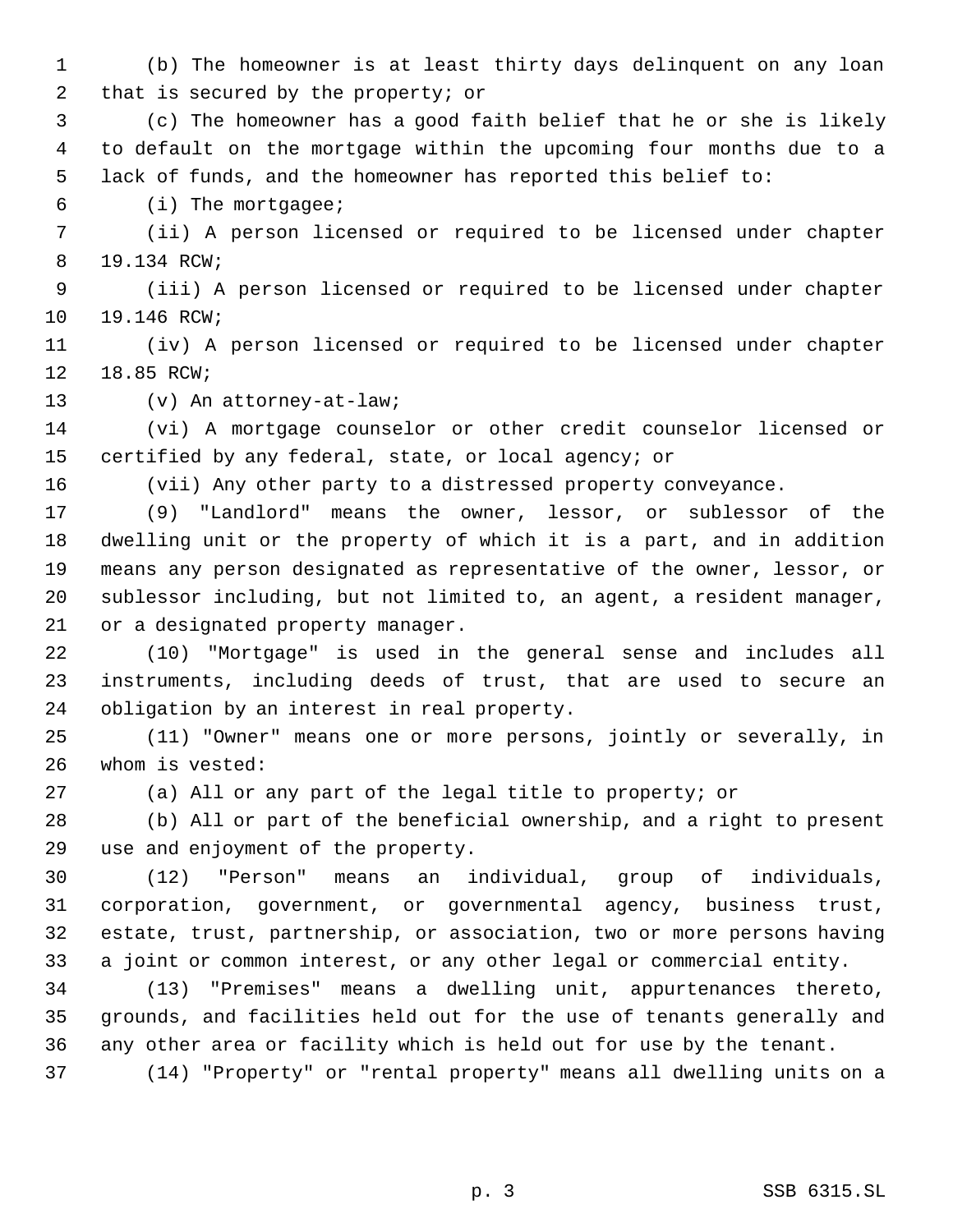contiguous quantity of land managed by the same landlord as a single, rental complex.

 (15) "Qualified inspector" means a United States department of housing and urban development certified inspector; a Washington state licensed home inspector; an American society of home inspectors certified inspector; a private inspector certified by the national association of housing and redevelopment officials, the American association of code enforcement, or other comparable professional association as approved by the local municipality; a municipal code 10 enforcement officer; a Washington licensed structural engineer; or a Washington licensed architect.

 (16) "Reasonable attorneys' fees," where authorized in this chapter, means an amount to be determined including the following factors: The time and labor required, the novelty and difficulty of the questions involved, the skill requisite to perform the legal service properly, the fee customarily charged in the locality for similar legal services, the amount involved and the results obtained, and the experience, reputation and ability of the lawyer or lawyers performing the services.

 (17) "Rental agreement" means all agreements which establish or modify the terms, conditions, rules, regulations, or any other provisions concerning the use and occupancy of a dwelling unit.

 (18) A "single-family residence" is a structure maintained and used as a single dwelling unit. Notwithstanding that a dwelling unit shares one or more walls with another dwelling unit, it shall be deemed a single-family residence if it has direct access to a street and shares neither heating facilities nor hot water equipment, nor any other essential facility or service, with any other dwelling unit.

 (19) A "tenant" is any person who is entitled to occupy a dwelling unit primarily for living or dwelling purposes under a rental agreement.

 (20) "Tenant screening" means using a consumer report or other information about a prospective tenant in deciding whether to make or 34 accept an offer for residential rental property to or from a prospective tenant.

 (21) "Tenant screening report" means a consumer report as defined 37 in RCW 19.182.010 and any other information collected by a tenant screening service.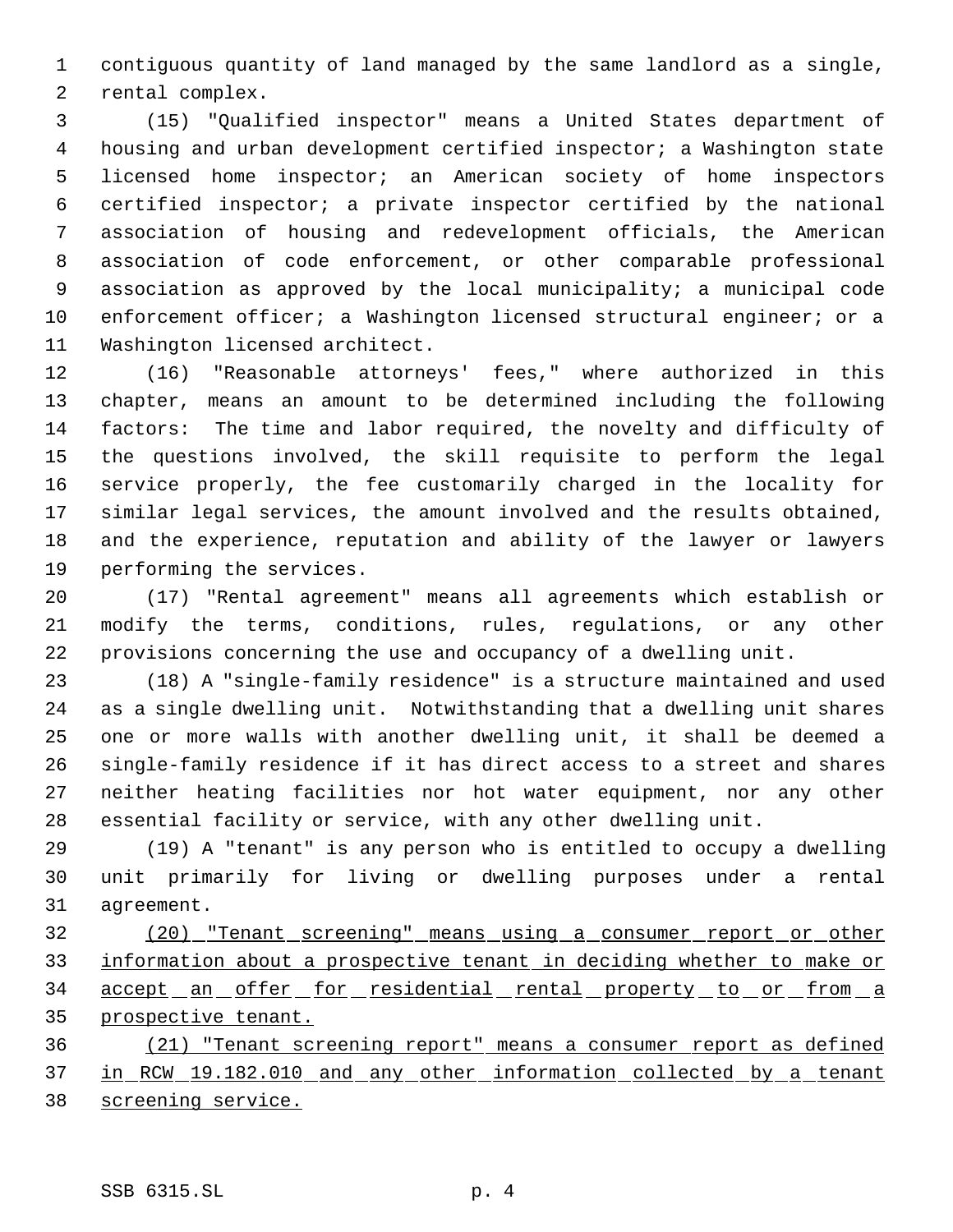| $\mathbf{1}$ | (22) Prospective landlord" means a landlord or a person who                                                                                                                                                                                                                                                                        |
|--------------|------------------------------------------------------------------------------------------------------------------------------------------------------------------------------------------------------------------------------------------------------------------------------------------------------------------------------------|
| 2            | advertises, solicits, offers, or otherwise holds a dwelling unit out as                                                                                                                                                                                                                                                            |
| 3            | available for rent.                                                                                                                                                                                                                                                                                                                |
| 4            | (23) Prospective tenant" means a tenant or a person who has                                                                                                                                                                                                                                                                        |
| 5            | applied for residential housing that is governed under this chapter.                                                                                                                                                                                                                                                               |
|              |                                                                                                                                                                                                                                                                                                                                    |
| 6            | Sec. 3. RCW 59.18.257 and 1991 c 194 s 3 are each amended to read                                                                                                                                                                                                                                                                  |
| 7            | as follows:                                                                                                                                                                                                                                                                                                                        |
| 8            | $(1)$ ( $\text{If}-a-\text{land}$ and $\text{and}-a-\text{t}$ and $\text{a}-\text{t}$ and $\text{a}-\text{t}$ are $\text{a}-\text{t}$ and $\text{a}-\text{t}$ and $\text{a}-\text{t}$ and $\text{a}-\text{t}$ and $\text{a}-\text{t}$ and $\text{a}-\text{t}$ and $\text{a}-\text{t}$ and $\text{a}-\text{t}$ and $\text{a}-\text$ |
| 9            | landlord may only charge for the costs incurred for using the tenant                                                                                                                                                                                                                                                               |
| 10           | screening-service-under-this-section.)) (a) Prior to obtaining any                                                                                                                                                                                                                                                                 |
| 11           | information about a prospective tenant, the prospective landlord shall                                                                                                                                                                                                                                                             |
| 12           | first notify the prospective tenant in writing, or by posting, of the                                                                                                                                                                                                                                                              |
| 13           | following:                                                                                                                                                                                                                                                                                                                         |
| 14           | (i) What types of information will be accessed to conduct the                                                                                                                                                                                                                                                                      |
| 15           | tenant screening;                                                                                                                                                                                                                                                                                                                  |
| 16           | (ii) What criteria may result in denial of the application; and                                                                                                                                                                                                                                                                    |
| 17           | (iii) If a consumer report is used, the name and address of the                                                                                                                                                                                                                                                                    |
| 18           | consumer reporting agency and the prospective tenant's rights to obtain                                                                                                                                                                                                                                                            |
| 19           | a free copy of the consumer report in the event of a denial or other                                                                                                                                                                                                                                                               |
| 20           | adverse action, and to dispute the accuracy of information appearing in                                                                                                                                                                                                                                                            |
| 21           | the consumer report.                                                                                                                                                                                                                                                                                                               |
| 22           | (b)(i) The landlord may charge a prospective tenant for costs                                                                                                                                                                                                                                                                      |
| 23           | incurred in obtaining a tenant screening report only if the prospective                                                                                                                                                                                                                                                            |
| 24           | <u>landlord provides the information as required in (a) of this</u>                                                                                                                                                                                                                                                                |
| 25           | subsection.                                                                                                                                                                                                                                                                                                                        |
| 26           | (ii) If a prospective landlord conducts his or her own screening of                                                                                                                                                                                                                                                                |
| 27           | tenants, ((then)) the prospective landlord may charge his or her actual                                                                                                                                                                                                                                                            |
| 28           | costs in obtaining the background information( $(\tau$ -but)) only if the                                                                                                                                                                                                                                                          |
| 29           | prospective landlord provides the information as required in (a) of                                                                                                                                                                                                                                                                |
| 30           | this subsection. The amount charged may not exceed the customary costs                                                                                                                                                                                                                                                             |
| 31           | charged by a screening service in the general area. The prospective                                                                                                                                                                                                                                                                |
| 32           | landlord's actual costs include costs incurred for long distance phone                                                                                                                                                                                                                                                             |
| 33           | calls and for time spent calling landlords, employers, and financial                                                                                                                                                                                                                                                               |
| 34           | institutions.                                                                                                                                                                                                                                                                                                                      |
| 35           | $((2)$ A landlord may not charge a prospective tenant for the cost                                                                                                                                                                                                                                                                 |
| 36           | of-obtaining-background-information-under-this-section-unless-the                                                                                                                                                                                                                                                                  |
| 37           | landlord first notifies the prospective tenant in writing of what a                                                                                                                                                                                                                                                                |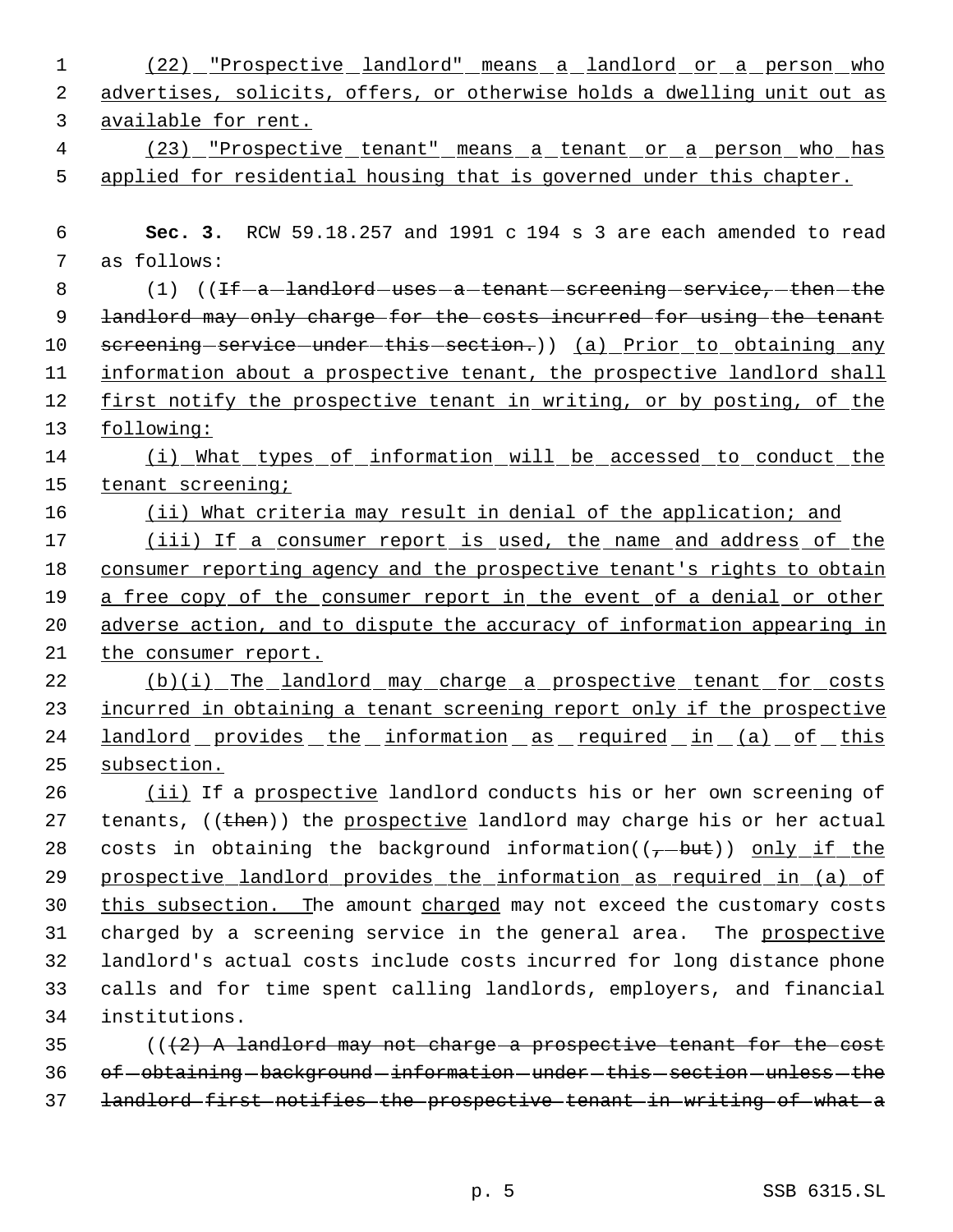tenant screening entails, the prospective tenant's rights to dispute the accuracy of information provided by the tenant screening service or provided by the entities listed on the tenant application who will be 4 contacted-for-information-concerning-the-tenant, and-the-name-and address of the tenant screening service used by the landlord.  $(3)$  -Nothing -in -this -section -requires -a -landlord -to -disclose information to a prospective tenant that was obtained from a tenant 8 screening service or from entities listed on the tenant application 9 which is not required under the federal fair credit reporting act, 15 10 U.S.C. Sec. 1681 et seq. 11  $(4)$ ) (c) If a prospective landlord takes an adverse action, the prospective landlord shall provide a written notice of the adverse 13 action to the prospective tenant that states the reasons for the adverse action. The adverse action notice must contain the following information in a substantially similar format, including additional information as may be required under chapter 19.182 RCW: "ADVERSE ACTION NOTICE Name Address City/State/Zip Code This notice is to inform you that your application has been: ..... Rejected ..... Approved with conditions: 24 ..... Residency requires an increased deposit 25 ..... Residency requires a qualified quarantor ..... Residency requires last month's rent 27 ..... Residency requires an increased monthly rent of \$........ ..... Other: Adverse action on your application was based on the following: 30 ..... Information contained in a consumer report (The prospective 31 landlord must include the name, address, and phone number of the consumer reporting agency that furnished the consumer report that contributed to the adverse action.) 34 ..... The consumer credit report did not contain sufficient information 35 ..... Information received from previous rental history or reference

..... Information received in a criminal record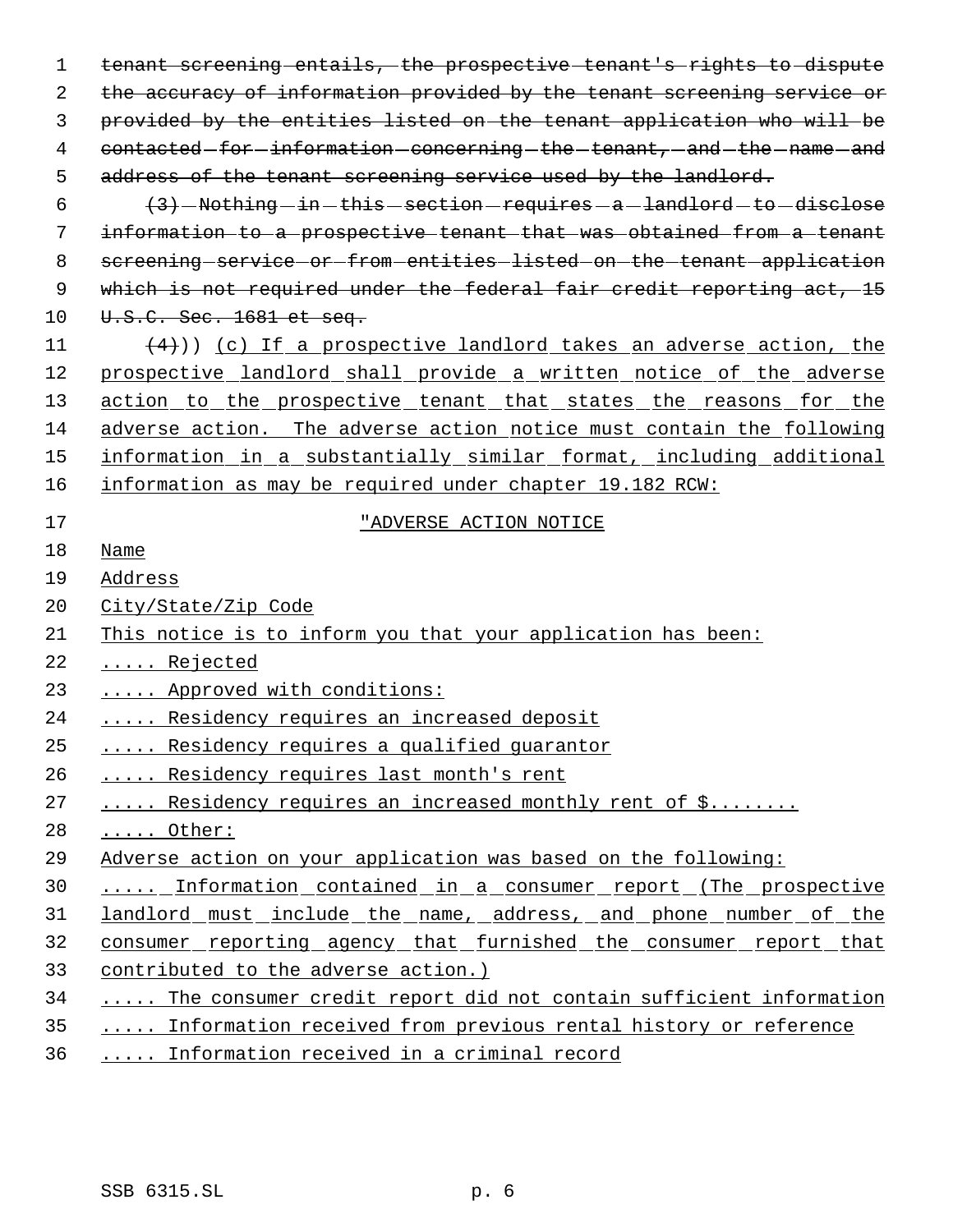1 ..... Information received in a civil record

2 ..... Information received from an employment verification

3 Dated this ..... day of ........, 20....

4 Agent/Owner Signature"

5 (2) Any landlord or prospective landlord who violates this section may be liable to the prospective tenant for an amount not to exceed one hundred dollars. The prevailing party may also recover court costs and reasonable attorneys' fees.

9 (3) A stakeholder work group comprised of landlords, tenant 10 advocates, and representatives of consumer reporting and tenant 11 screening companies shall convene for the purposes of addressing the 12 issues of tenant screening including, but not limited to: A tenant's 13 cost of obtaining a tenant screening report; the portability of tenant 14 screening reports; criteria used to evaluate a prospective tenant's 15 background, including which court records may or may not be considered; 16 and the regulation of tenant screening services. Specific 17 recommendations on these issues are due to the legislature by December 18 1, 2012.

19 (4) This section does not limit a prospective tenant's rights or 20 the duties of a screening service as otherwise provided in chapter 21 19.182 RCW.

22 **Sec. 4.** RCW 19.182.110 and 1993 c 476 s 13 are each amended to 23 read as follows:

24 If a person takes an adverse action with respect to a consumer that 25 is based, in whole or in part, on information contained in a consumer 26 report, the person shall:

 (1) Provide written notice of the adverse action to the consumer, except verbal notice may be given by a person in an adverse action involving a business regulated by the Washington utilities and 30 transportation commission ((or involving an application for the rental 31 or leasing of residential real estate)) if such verbal notice does not impair a consumer's ability to obtain a credit report without charge under RCW 19.182.100(2); and

34 (2) Provide the consumer with the name, address, and telephone